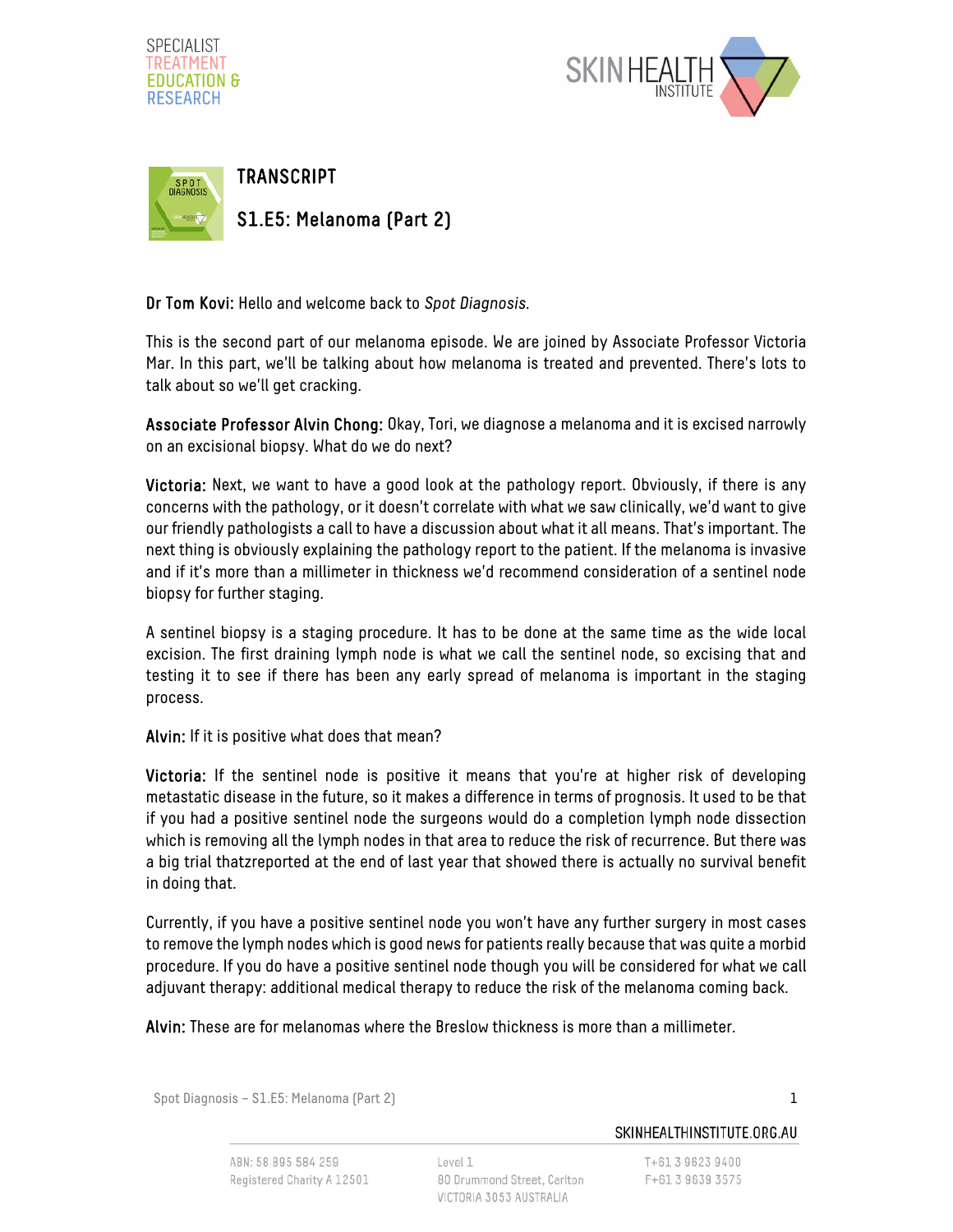



Victoria: Correct, so it also might be for patients who have slightly thinner melanomas between 0.8 and 1 mm if there is other prognosis features, such as ulceration, mitoses.

Alvin: What about thin melanomas, let's say a 0.5 mm thick melanoma, you would still recommend wide local excision?

Victoria: Correct. They should have a wide local excision. With any invasive tumor, we recommend a 10 mm margin and, if it's in situ, only a 5 mm margin. That is really to reduce the risk of recurrence locally in the skin. The chance of having any further spread from a very thin tumor is so low. So we set a cutoff for a sentinel node biopsy of about 5% risk of having spread to the lymph nodes already.

Alvin: You've cut out a melanoma in a community, so 1.5 mm melanoma narrowly excised, who would you refer to for the next steps?

Victoria: I think particularly for people who are in good health and would be considered for adjuvant medical therapies, it's a good idea to refer to a multidisciplinary center. The sentinel node result will often determine whether they can access medical therapies as adjuvant treatments to reduce the risk of their melanoma coming back. The field is changing so rapidly at the moment, trials are available for people at different stages.

## Tom: So, that's our tip number one. Any melanoma greater than 1 mm should be referred to a multidisciplinary melanoma unit for consideration of sentinel node biopsy, adjuvant therapy, and clinical trials

Tom: Once a patient gets diagnosed with melanoma and then treated, how do we follow up someone who has had melanoma?

Victoria: Follow-up is really important because we know that the risk of the melanoma coming back whilst it diminishes with time, patients already prove that they can grow one essentially. They hold all the right ingredients, so the risk of getting a second primary unrelated melanoma actually increases with time. The follow-up schedule really is determined by their risk of developing further disease.

Thick tumors with poor prognostic features will be followed up more closely initially and thinner tumors which are lower risk could be followed up annually. Essentially, the highest risk time for recurrence is in the first two to three years. If patients are going to have a recurrence they usually recur within the first two to three years. That's about 80%. And less than 5% of patients will recur after five years.

It's important really to have lifelong follow-up at least to check skin for other primary melanomas, to check their lymph node basins and ask them about any symptoms that can't be explained for other reasons.

Spot Diagnosis – S1.E5: Melanoma (Part 2) 2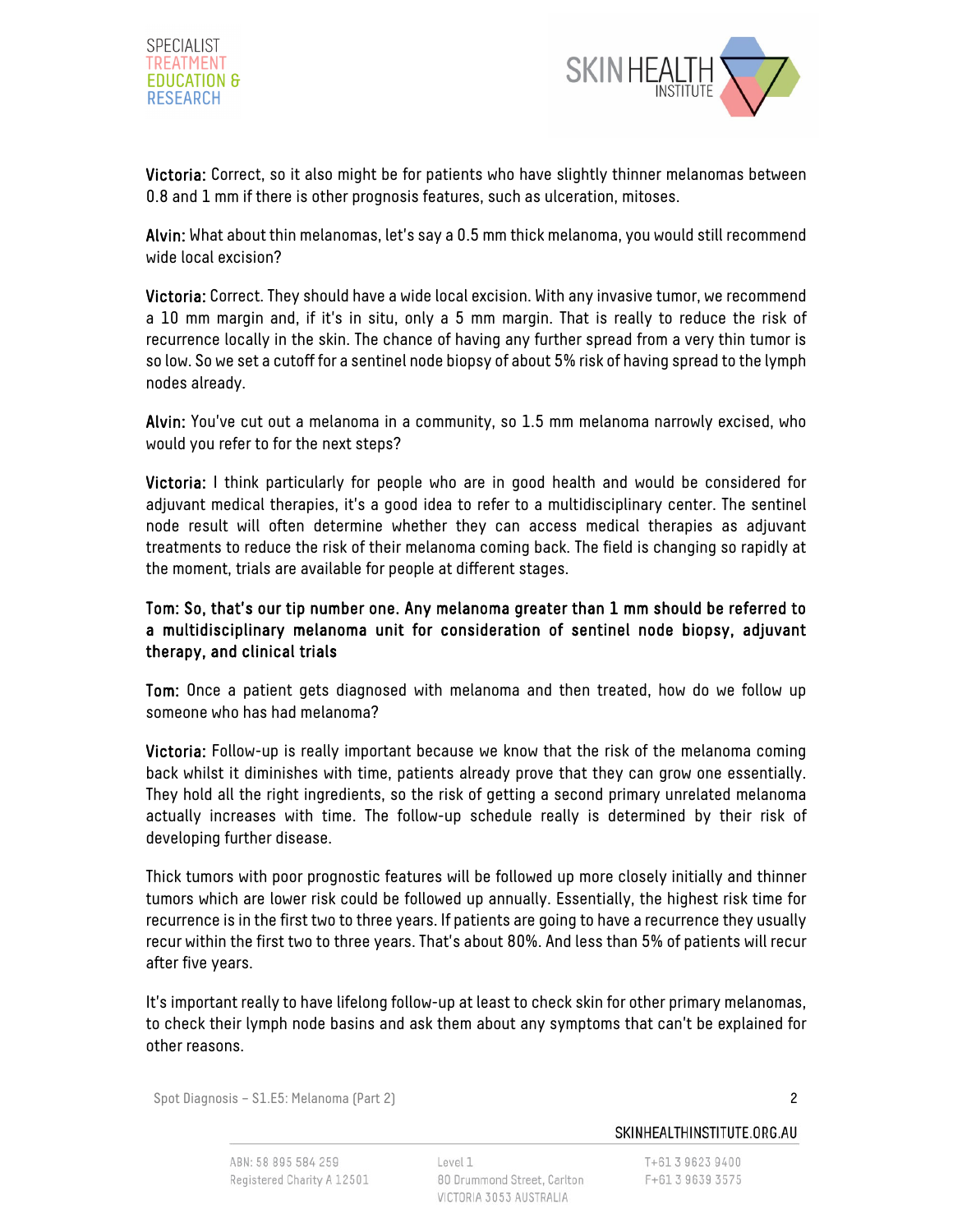



Alvin: Tori, what if someone does develop a recurrence of melanoma? For example, the lymph node starts to enlarge, what do we actually do then?

Victoria: It's a good question. If somebody presented with a lump under their arm, a lymph node that they're suspicious of, it's important to get a diagnosis. The first thing is to do an ultrasound and a biopsy, often a core or an FNA. It can be done under ultrasound guidance to get a tissue diagnosis and confirm melanoma. If melanoma is confirmed, they can be referred directly at that stage to a multidisciplinary team. A further staging would be requested, usually, a PET scan and an MRI of the brain at that point to make sure that there's not more distant disease as well.

Alvin: The reason why the skin is checked at follow up visits, is it because of the increased risk of getting another melanoma?

Victoria: About 10% of patients with a first melanoma will develop a second, third or fourth primary melanoma over their lifetime. It's important to check the rest of the skin and make sure that there's no other lesions of concern as well as managing the initial melanoma.

## Tom: That's our tip number two. When following up a patient with melanoma we should perform a full skin examination to look for further primary and other skin cancers as well as checking the nodal basins and the scar site.

Tom: There have been some important breakthroughs in the management of melanoma, can you tell us about these?

Victoria: It's been a really exciting time to be part of melanoma research and management. Our patients have benefited hugely from some of the breakthroughs. We've now got a number of options in terms of treatment of metastatic disease. Those drugs are being used earlier and earlier in the management of melanoma to prevent more distant metastatic disease as well.

The two main classes of drugs that we have available to us now are immunotherapies - which essentially harness the body's immune system to fight the melanoma - and also targeted therapies. About 40% of melanomas harbor what's called a BRAF mutation, and the targeted therapies essentially switch off melanoma cells that have that mutation and cause the tumor to shrink quite quickly.

Tom: Which one is more effective?

Victoria: That's a really good question, Tom. There are pros and cons of both approaches really. The BRAF targeted therapies are extremely effective for most people that have the BRAF mutation but the effect is short-lived. We usually see a response to therapy quickly over weeks but then resistance can develop usually over about seven to nine months.

The immunotherapies are not as effective in as many people but, when they are effective, their longevity is much better so the duration of response is improved and can be over many, many

Spot Diagnosis – S1.E5: Melanoma (Part 2) 3

SKINHEALTHINSTITUTE.ORG.AU

T+61 3 9623 9400 F+61 3 9639 3575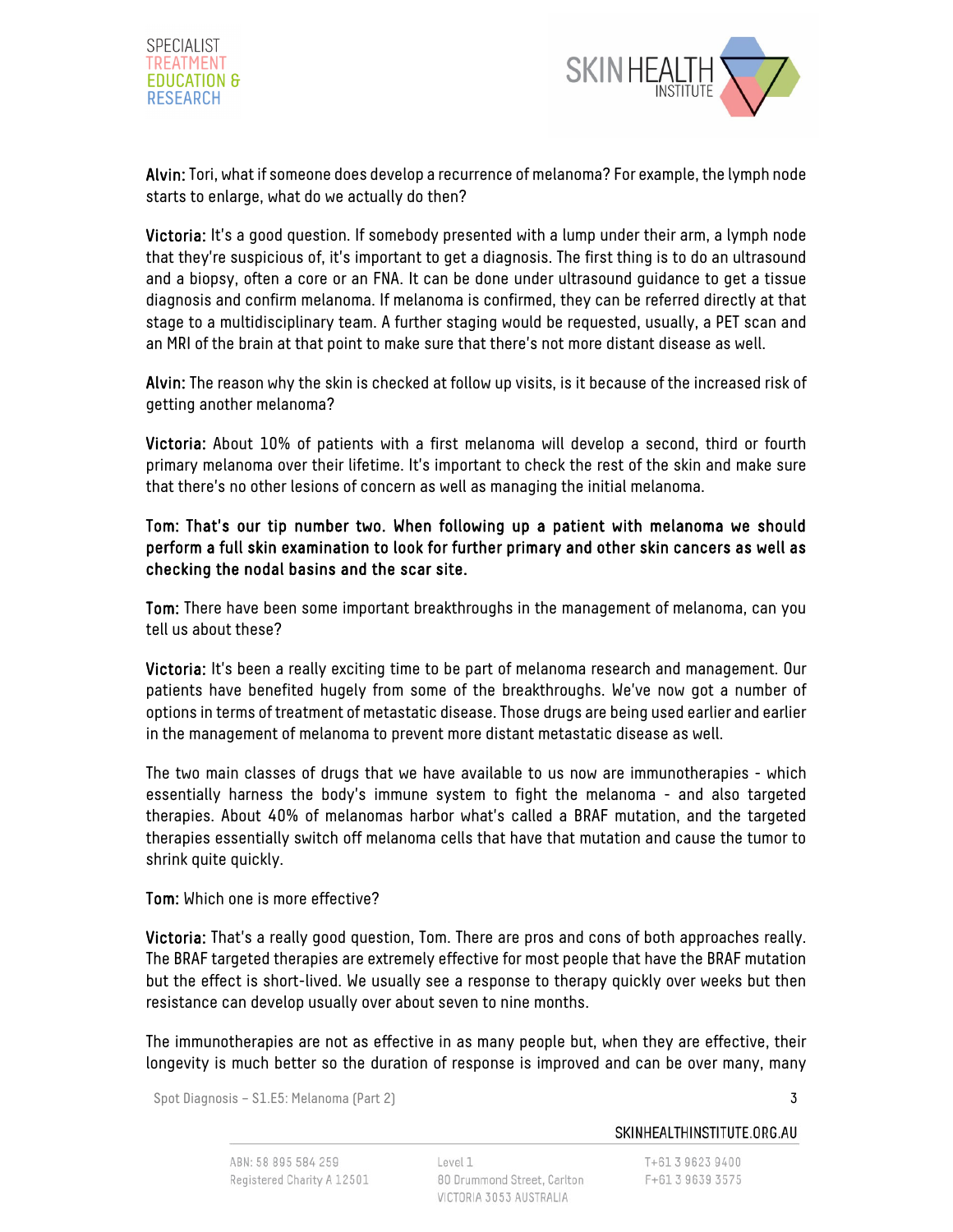



years. About 50% to 60% of patients will respond to immunotherapies, and they'll have a more durable response, but the BRAF inhibited therapies have a quick response in most patients, but resistance occurs.

Tom: I understand that the immunotherapies are quite different from the conventional chemotherapy. Can you tell us about some of the side effects of immunotherapy?

Victoria: Immunotherapies really work by revving up your immune system to fight the cancer. In doing so the immune system can start attacking normal tissues as well.

There are a lot of autoimmune type syndromes that you can get with the immunotherapies: colitis, hepatitis, thyroiditis and so on. Some of these can persist despite stopping therapy. So, they can be lifelong as a consequence of treatment.

Alvin: Okay, now Tori we're going to move right along to prevention of these skin cancers. In Australia we have had the good fortune of having a very long and extensive public health campaign called SunSmart. Can you tell us something about whether these campaigns have been effective?

Victoria: Really these campaigns have been pretty much the most effective thing to reduce the incidence of melanoma in the country. They've been extremely cost-effective in terms of reducing incidence and health costs associated with melanoma but also we do now see a drop in the incidence of melanoma amongst young people. That's probably due to the campaign efforts which started in around the '80s, Slip Slop Slap, to try to increase awareness about the importance of sun protection.

Alvin: Just remind us, what is Slip Slop Slap again?

Victoria: We want to slip on protective clothing. We want to slop on the sunscreen and slap on a hat and we also want to put sunglasses on and seek shade where we can as well.

Alvin: Tori, tell us a bit about your advice on the use of sunscreen.

Victoria: Sunscreen is one really important measure for sun protection. Also, adequate protective clothing is really important and I would argue easier to put on than sunscreen every day. But we do recommend putting sunscreen on to all the areas that are exposed, that you can't cover up and obviously some days it's just going to be too hot to wear full long sleeves and trousers. On areas that are still exposed, 30 to 50-plus sunscreen is recommended when the UV level is over three.

Alvin: Combining sunscreen, clothing and seeking shade is much, much better than just putting a little bit of sunscreen and spending all day in the sun, right?

Victoria: Absolutely. If you put on a little bit of sunscreen and still go out and bake, you're still going to get sunburnt.

Alvin: Yes. I see it a lot. People with a little bit of sunscreen on getting sunburned slowly.

Spot Diagnosis – S1.E5: Melanoma (Part 2) 4

T+61 3 9623 9400 F+61 3 9639 3575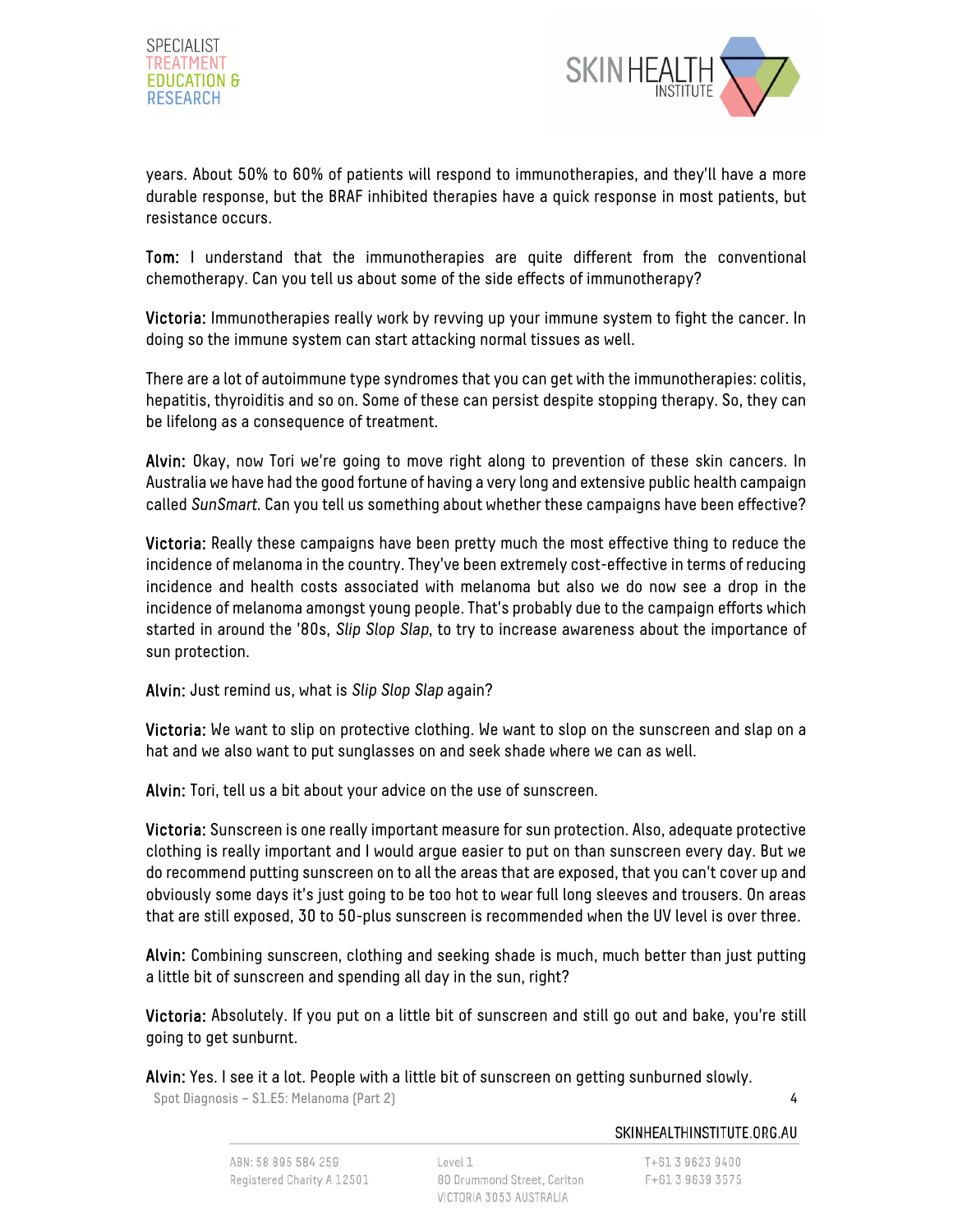



Victoria: You always miss areas, don't you? It's important to reapply it and make sure that you've put it on properly. The trap is when you're at the beach and you're building sandcastles and you've got sand covering places. It's important to put it on before you go out in the sun and make sure that you can get all the areas that are exposed.

Alvin: The other thing I often see is kind of double standard if you go to any Australian beach in the summer, you see that the children are very well protected with rashies and hats and sunscreen and all the adults actually getting burned because all they have on is a budgy smuggler and a little bit of sunscreen. I think for listeners out there, just remember people will see what you do so it's better to model good behavior.

Victoria: There are some really good rashies out there for adults as well. Kids have a good range of rashies with long sleeves and so on but there are some really good long-sleeved rashies and products for adults. It's worth the investment.

Alvin: Are you worried about vitamin D deficiency with sun protection?

Victoria: Not from the amount of sunscreen and so on that we use. I think firstly it's important to prevent skin cancer and then vitamin D levels shouldn't really be affected by sunscreen application. It is a theoretical risk, but in reality, there's no difference in vitamin D levels in people who have been applying sunscreen every day compared to those who have just put it on intermittently. Really I'm not concerned about sunscreen affecting vitamin D levels and, of course, vitamin D levels are going to fluctuate through the year as well.

Tom: I heard that there was a recent change in the recommendation regarding sunscreen use in the Australian guideline. Do you mind to comment on that?

Victoria: Yes. It used to be that we recommended applying sunscreen before any planned exposure or prolonged exposure and people often do think to do it before they go to the beach for instance but it's really the incidental exposure where we end up getting burnt, where we are not expecting it. Particularly on those days which are overcast and we don't realise that the UV level is quite high. Now, the recommendation is really that we should be applying sunscreen daily in the morning before we go out, when the UV level is predicted to be over three.

Tom: Do you have any tips in terms of how much should people apply sunscreen?

Victoria: You've actually got to apply quite a bit for it to be the recommended dose and to give you adequate coverage. It's about one teaspoon per body part as a general guide. It's about five ml. It ends up being quite a lot if you're covering the whole body but hopefully, you've got good protective clothing for most parts.

Tom: How often do people need to reapply sunscreen?

Spot Diagnosis – S1.E5: Melanoma (Part 2) 5

T+61 3 9623 9400

F+61 3 9639 3575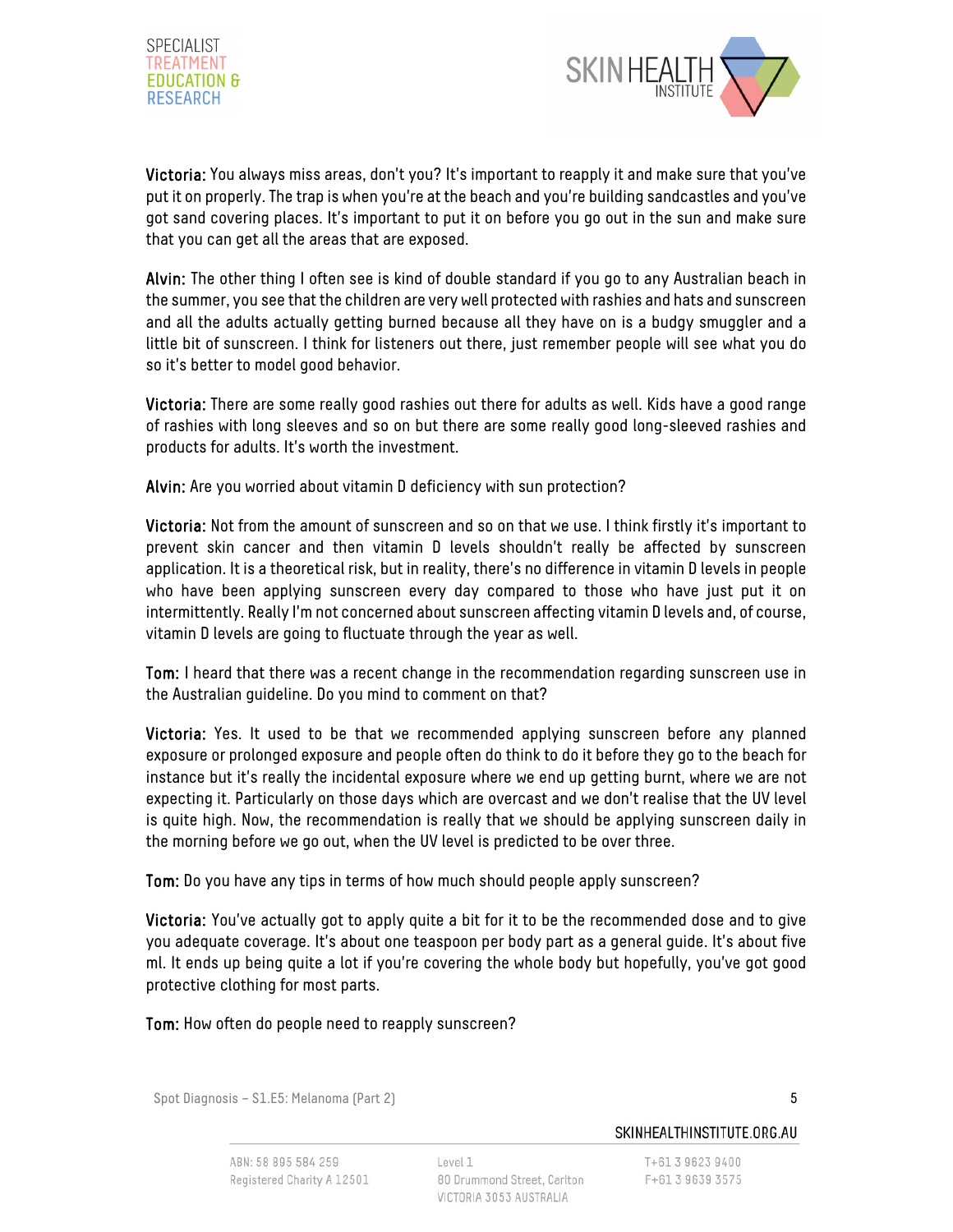



Victoria: We'd recommend every two hours, but it might be more frequent if you're sweating a lot or if you're doing a lot of swimming.

## Tom: That's our tip number three, when the UV level hits three, people should be advised to apply sunscreen as part of their morning routine.

Alvin: Tori, there have been increasing amounts of articles being published where AI is seen as being equivalent, if not even better, than some human dermatologists in diagnosing skin cancer and melanoma.

Victoria: Not you or me obviously! [laughter]

Alvin: No. We're just so good!

Victoria: [laughs]

Alvin: Actually, you're better than me. We went to the World Congress and we actually challenged some machines and AI and I lost to the machine but Tori beat it.

Victoria: I think it took us a few goes. [laughter]

Alvin: Okay. What do you think of this AI situation?

Victoria: I think it's really exciting actually. Essentially there have been a few publications that have shown that the computer can diagnose melanomas at least on par with dermatologists. It's a little bit of an artificial setting in that dermatologists are shown photographs and asked to give a diagnosis. Whereas in clinic it's pretty different. We see a patient, we actually take a history of the lesion and that influences our diagnosis I think quite a bit.

It's an artificial scenario and I think given more information, the dermatologist would probably still come out on top. But the computers are getting pretty good and I think in time they will be a really useful thing for us to have in clinic as a bit of a second opinion, which I think is a great thing to have. It's nice when you're working in a team and you have somebody next door that you can say, "Hey, have a look at this. What do you think?" I think the computer will be able to take that role for us.

Alvin: I think what could be interesting is the development of apps to diagnose skin cancer. I think that's a different beast altogether. Do you have any comments on that?

Victoria: I think it's difficult when the technology is in the hands of people who might not know what to do with the information. I suppose I worry that if a patient were to use it or someone in the community was to use it on a lesion and it gave a high probability of melanoma, what they might do with that information and these apps haven't been validated accurately. We don't know really how good they are in essentially getting better outcomes for melanoma in the community. So, I

Spot Diagnosis – S1.E5: Melanoma (Part 2) 6